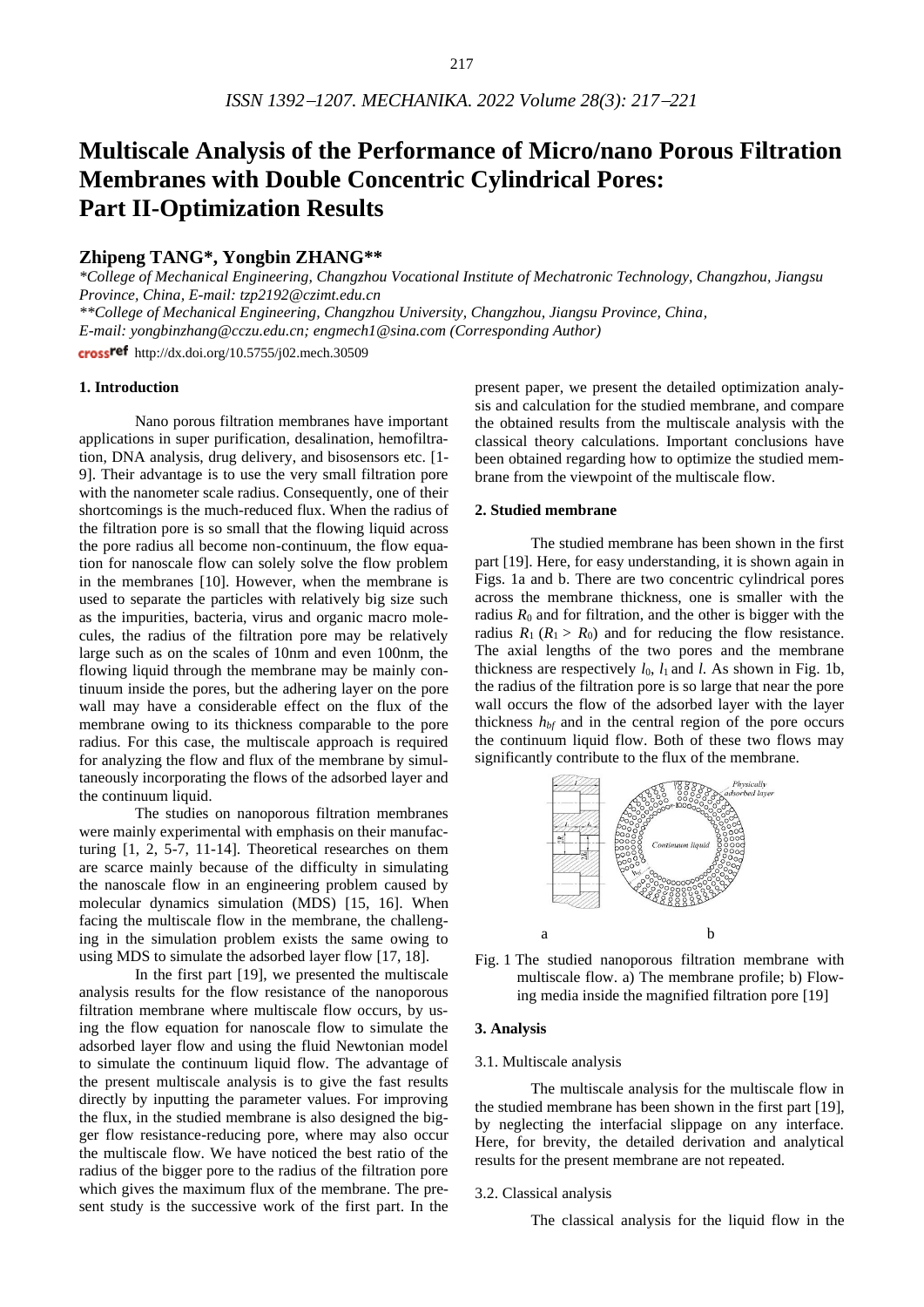membrane neglected both the adsorbed layer on the pore wall and any interfacial slippage and assumed the whole liquid as continuum whenever the pore radius is small or large. It calculates the dimensionless flow resistance of the membrane from the following equation [10]:

$$
F_{conv}\left(\frac{R_1}{R_0}\right) = \lambda_0 \left(\frac{R_1}{R_0}\right)^2 + (1 - \lambda_0) \left(\frac{R_0}{R_1}\right)^2, \tag{1}
$$

where: *F* measures the dimensionless flow resistance of the membrane and was defined in the first part (by Eq. (8)), and  $\lambda_0 = l_0/l$ .

The classical analysis gives the following optimum value of  $R_1/R_0$  for the maximum flux of the membrane [10]:

$$
\left(\frac{R_1}{R_0}\right)_{opt} = \left(\frac{1-\lambda_0}{\lambda_0}\right)^{\frac{1}{4}}.
$$
\n(2)

It gives the following equation for calculating the correspondingly resulting lowest flow resistance of the membrane when  $R_1/R_0$  is optimum [10]:

$$
F_{\min} = 2\sqrt{\lambda_0 (1 - \lambda_0)}.
$$
\n(3)

## **4. Results**

The calculations were made for the dimensionless flow resistances of the membrane, the optimum values of  $R_1/R_0$  and the corresponding lowest dimensionless flow resistance of the membrane by using the present multiscale scheme when the liquid-pore wall interaction is respectively weak, medium-level and strong. These calculations were respectively compared with those calculated from the classical analysis (Eqs. (1-3) for the same operating conditions.

In the present calculations,  $\Delta x / D = \Delta_{n-2}$ 

 $/D = 0.15$  and  $\eta_{\text{line}, i} / \eta_{\text{line}, i+1} = q_0^m$ , where  $q_0$  and *m* are respectively positive constant [19] (The detailed definitions of all these symbols are shown in the first part).

In the present multiscale calculation, it is formulated that [10, 19]:

$$
\frac{\eta_{bf}^{eff}}{\eta} = C_y(H_{bf}) = a_0 + \frac{a_1}{H_{bf}} + \frac{a_2}{H_{bf}^2},\tag{4}
$$

where:  $\eta_{bf}^{eff}$  is the effective viscosity of the adsorbed layer across the layer thickness;  $\eta$  is the bulk viscosity of the liquid flowing through the membrane;  $H_{bf} = h_{bf}/h_{cr,bf}$ ,  $h_{cr,bf}$  is a critical thickness;  $a_0$ ,  $a_1$  and  $a_2$  are respectively constant.

It is formulated that [10, 19]:

$$
\frac{\rho_{bf}^{eff}}{\rho} = C_q(H_{bf}) = m_0 + m_1H_{bf} + m_2H_{bf}^2 + m_3H_{bf}^3, \quad (5)
$$

where:  $\rho_{bf}^{eff}$  is the average density of the adsorbed layer;  $\rho$ is the bulk density of the flowing liquid;  $m_0$ ,  $m_1$ ,  $m_2$  and  $m_3$ are respectively constant.

The equations for calculating the important parameters  $\varepsilon$ ,  $F_1$  and  $F_2$  in the present multiscale analysis have been shown in the first part [19] and here are not repeated.

The weak, medium and strong liquid-pore wall interactions respectively have the following parameter values:

Weak interaction:  $m = 0.5$ ;  $n = 3$ ;  $q_0 = 1.03$ ;  $h_{cr,bf} =$ 7 nm.

Medium interaction:  $m = 1.0$ ;  $n = 5$ ;  $q_0 = 1.1$ ;  $h_{cr,bf}$  $= 20$  nm.

Strong interaction:  $m = 1.5$ ;  $n = 8$ ;  $q_0 = 1.2$ ;  $h_{cr,bf} =$ 40 nm.

The other input parameter values are shown in Tables 1 and 2.

Table 1

Liquid viscosity data for different liquid-pore wall interactions [10, 19]

| a <sub>0</sub> | $a_1$     | a <sub>2</sub>        |
|----------------|-----------|-----------------------|
| 1.8335         | $-1.4252$ | 0.5917                |
| 1.0822         | $-0.1758$ | 0.0936                |
| 0.9507         | 0.0492    | $1.6447\times10^{-4}$ |
|                |           |                       |

Table 2

Liquid density data for different liquid-pore wall interactions [10, 19]

| Parameter<br>Interaction | $m_0$ | m <sub>1</sub> | m <sub>2</sub> | m <sub>3</sub> |
|--------------------------|-------|----------------|----------------|----------------|
| Strong                   | 1.43  | $-1.723$       | 2.641          | $-1.347$       |
| Medium                   | 1.30  | $-1.065$       | 1.336          | $-0.571$       |
| Weak                     | 1.116 | $-0.328$       | 0.253          | $-0.041$       |

4.1. Comparison of the calculated flow resistance with the classical calculation

Figs. 2, a-c respectively show the dimensionless flow resistances  $F$  of the present membrane calculated from the multiscale analysis for the weak, medium and strong liquid-pore wall interactions and their comparisons with those *Fconv* calculated from the classical flow theory (Eq. (1)). For  $\lambda_x \geq 0.1$ , the values of *F* are obviously greater than those of *Fconv* for the same operating conditions for all the types of liquid-pore wall interactions. This indicates the pronounced effect of the adsorbed layer in the multiscale flow which impedes the liquid flow through and reduces the flux of the membrane. The classical flow theory would overestimate the flux of the membrane particularly for  $\lambda_x \geq 0.1$  and for the medium and strong liquid-pore wall interactions. It was found that with the increase of  $\lambda_x$ or/and with the increased liquid-pore wall interaction strength, the errors of the classical calculation of the flow resistance as compared to the multiscale calculation are significantly increased; It shows the increasing effect of the adsorbed layer. The results show that when  $\lambda_x \geq 0.1$ , the multiscale calculation may usually be mandatory for the flux of the membrane, and the membrane design should be based on the multiscale flow theory.

All these figures show that there are the optimum values of  $R_1/R_0$  which give the smallest flow resistances and thus the highest fluxes of the membrane whenever calculated by the present multiscale scheme or by the clas-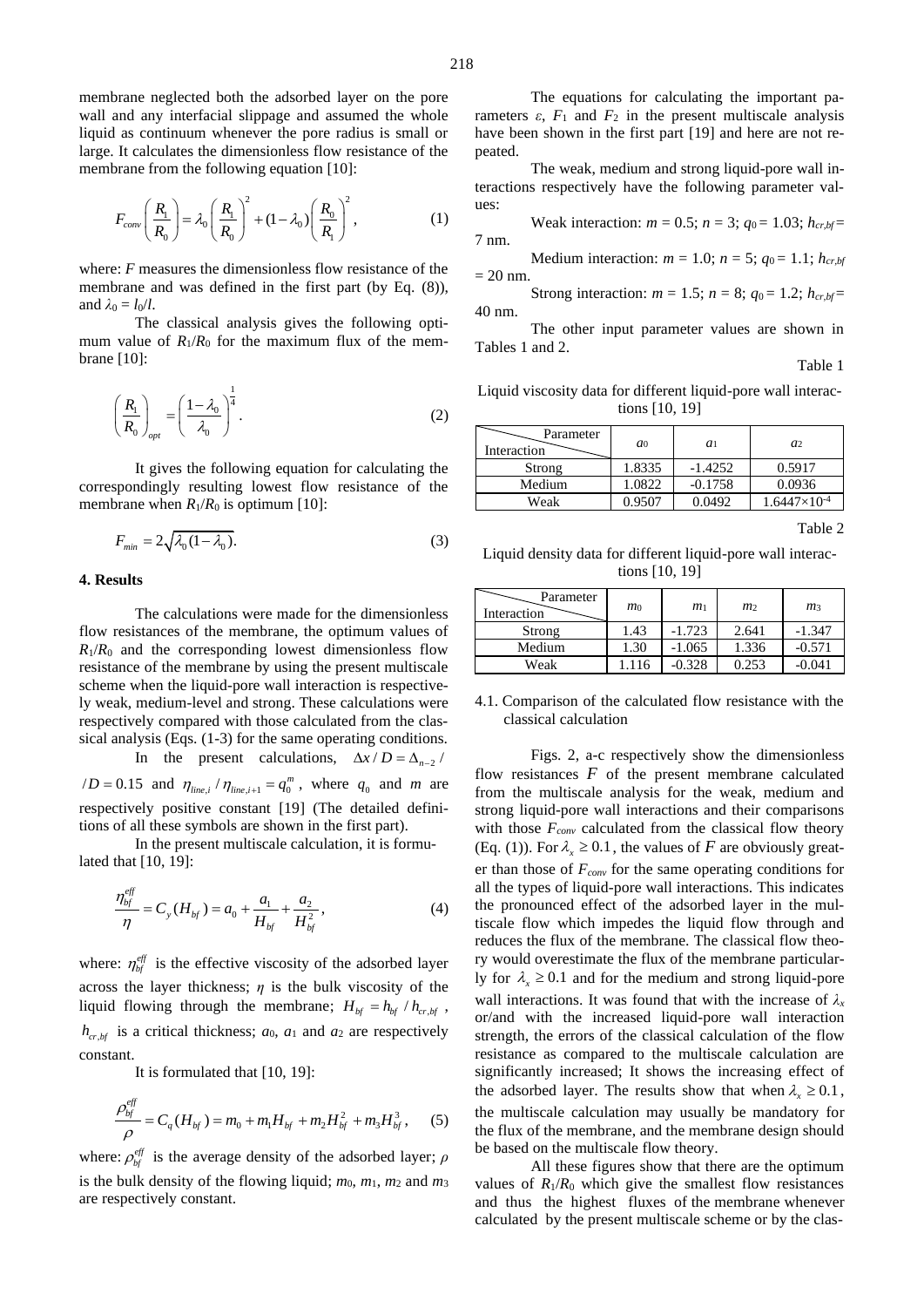

c) Strong interaction

Fig. 2 Dimensionless flow resistances of the present membrane calculated from the multiscale analysis respectively for the weak, medium and strong liquidpore wall interactions when  $\lambda_x = 0.1$  and their comparisons with those calculated from the classical equation (Eq. (1)) for the same cases. Solid line denotes the present multiscale calculation result *F*, and dashed line denotes the classical calculation *Fconv*

sical flow theory. For the optimum value of  $R_1/R_0$ , the discrepancy of the classical calculation from the multiscale calculation appears the smallest. The multiscale calculation results in the figures show that the ratio  $R_1/R_0$  should be designed as the optimum value for achieving the lowest flow resistance of the membrane especially for the medium and strong liquid-pore wall interactions owing to the adsorbed layer effect.

4.2. Comparison of the calculated optimum value of  $R_1/R_0$ with the classical calculation



Figs. 3, a-c show the optimum values  $((R_1/R_0)_{opt})$ 

Fig. 3 The optimum values  $((R_1/R_0)_{opt})$  of  $R_1/R_0$  for the lowest flow resistance of the membrane calculated from the multiscale analysis and their comparisons with those calculated from the classical equation (Eq. (2))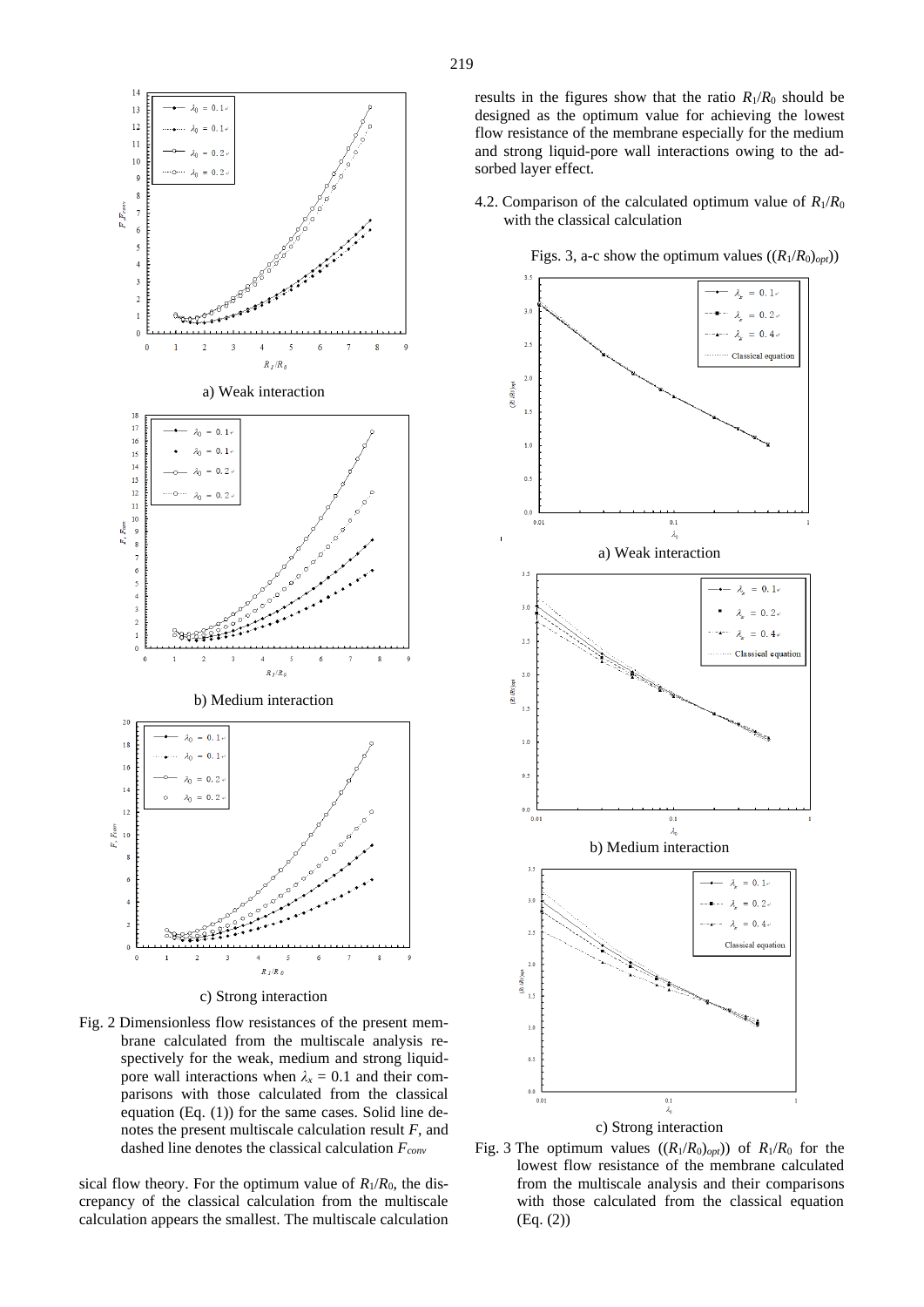of  $R_1/R_0$  for the lowest flow resistance of the membrane calculated from the multiscale analysis when the liquidpore wall interaction is respectively weak, medium and strong; The calculations are also compared with those by the classical equation (Eq. (2)). For the weak liquid-pore wall interaction, the values of  $(R_1/R_0)_{opt}$  calculated from the multiscale analysis are very close to those calculated by the classical equation for the practical values of  $\lambda_x$  and  $\lambda_0$ . For the medium liquid-pore wall interaction, only when  $\lambda_{\rm x} \geq 0.1$ , the present multiscale calculation is close to the classical calculation; Otherwise, it is lower than the classical calculation especially for greater values of  $\lambda_x$ , showing the significant multiscale effect owing to the adsorbed layer. For the strong liquid- pore wall interaction, when  $\lambda_0 =$  $=0.2$ , the present multiscale calculation is close to the classical calculation.

When  $\lambda_0$  < 0.2, it is lower than the classical calculation; While for  $\lambda_0 > 0.2$ , it is higher than the classical calculation. The figures show the significant multiscale influence on the value of  $(R_1/R_0)_{opt}$ ) which is stronger for greater values of  $\lambda_x$  and stronger liquid-pore wall interactions. The results strongly indicate that the value of  $(R_1/R_0)_{opt}$  should be calculated from the multiscale scheme when  $\lambda_x \geq 0.1$  and the liquid-pore wall interaction is medium or strong; Nevertheless, for a weak liquid-pore wall interaction, the value of  $(R_1/R_0)_{opt}$  can still be calculated from the classical equation.

## 4.3. Comparison of the calculated lowest flow resistance of the membrane with the classical calculation

Figs. 4, a-c show the dimensionless lowest flow resistances of the membrane calculated from the present multiscale analysis when the values of  $R_1/R_0$  are optimum, respectively for the weak, medium and strong liquid-pore wall interactions; The calculations are also compared with those from the classical equation (Eq. (3)). It is shown that when  $\lambda_x \geq 0.1$ , for the same operating condition, the lowest flow resistance of the membrane calculated from the multiscale analysis is considerably higher than the classical calculation even for the weak liquid-pore wall interaction; When the liquid-pore wall interaction is medium or strong, the present multiscale calculation is much greater than the classical calculation especially for large  $\lambda_0$  values.



a) Weak interaction

Fig. 4 The dimensionless lowest flow resistances of the membrane calculated from the multiscale analysis when the values of  $R_1/R_0$  are optimum, and their comparisons with those calculated from the classical equation (Eq. (3))



Fig. 4 Continuation

# **5. Conclusions**

The dimensionless flow resistances and the optimum values of  $R_1/R_0$  of the nanoporous filtration membrane with double concentric cylindrical pores where the multiscale flow occurs are calculated from the developed multiscale scheme for widely varying operational parameter values when the liquid-pore wall interaction is respectively weak, medium and strong. The results show that when  $\lambda_x \geq 1$ , the flow resistance or flux of the membrane should be calculated from the multiscale approach owing to the adsorbed layer effect, as the classical calculation will be significantly erroneous. When the liquid-pore wall interaction is weak, the optimum value (i.e.  $(R_1/R_0)_{opt}$ ) of  $R_1/R_0$  for the lowest flow resistance of the membrane can be calculated from the classical equation even for the membrane in the multiscale flow; However for medium and strong liquid-pore wall interactions, when  $\lambda_x \geq 1$ , the values of  $(R_1/R_0)_{opt}$  should be calculated from the multiscale scheme as the classical calculation ignores the significant multiscale effect in this case and thus brings considerable errors.

#### **References**

- 1. **Ariono, D.; Aryanti, P. T. P.; Wardani, A. K.; Wenten, I. G.** 2018. Fouling characteristics of humic substances on tight polysulfone-based ultrafiltration membrane, Membrane Water Treatment 9: 353-361. [https://doi.org/10.12989/mwt.2018.9.5.353.](https://doi.org/10.12989/mwt.2018.9.5.353)
- 2. **El-ghzizel, S.; Jalté, H.; Zeggar, H.; Zait, M.; Belhamidi, S.; Tiyal, F.; Hafsi, M.; Taky, M.; Elmidaoui, A.** 2019. Autopsy of nanofiltration membrane of a decentralized demineralization plant, Membrane Water Treatment 10(4): 277-286.